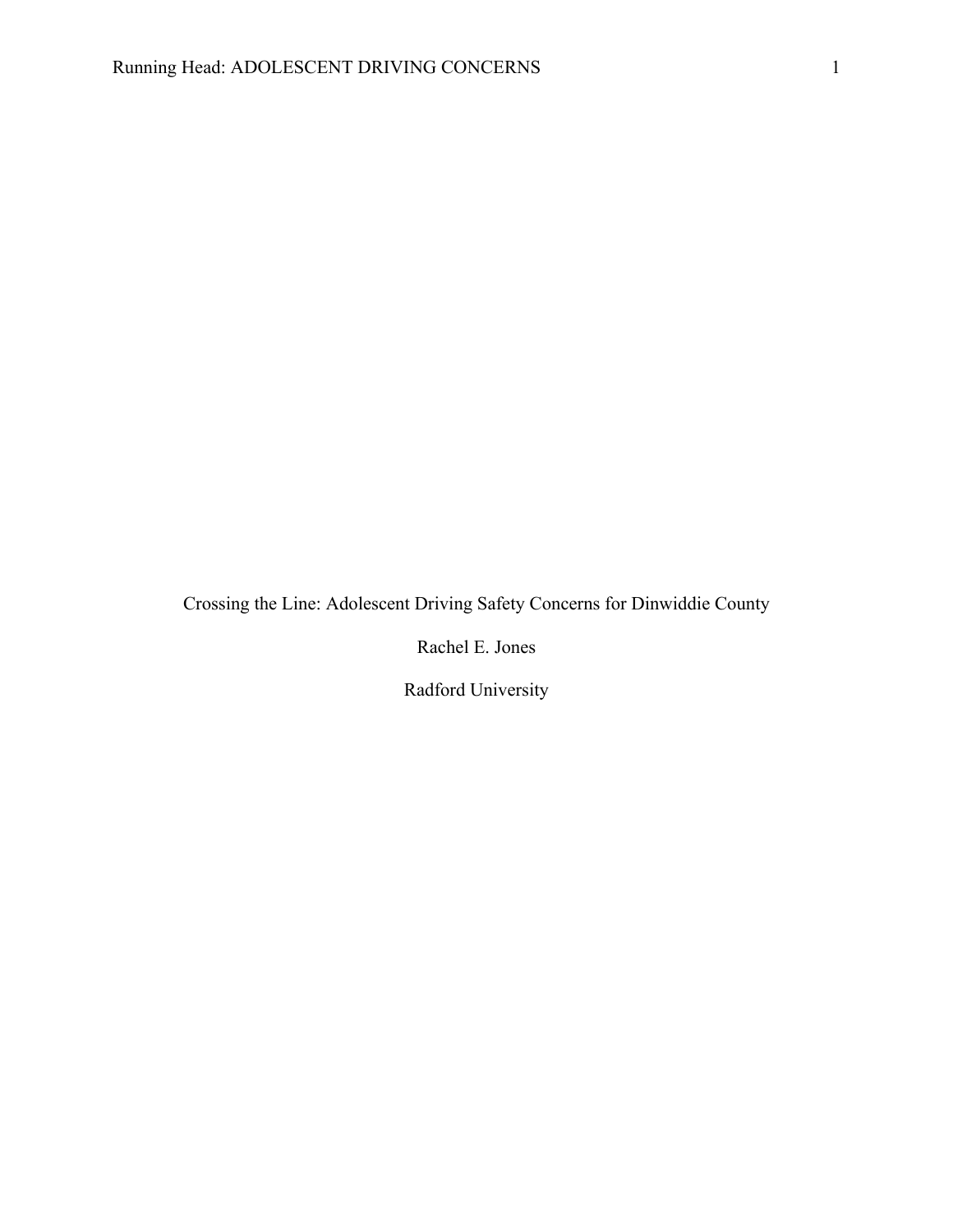Crossing the Line: Adolescent Driving Safety Concerns for Dinwiddie County

# **Introduction of Community Health Issue**

In today's world, many people rely on automobiles for their primary source of transportation. With owning and driving a car comes great responsibility. Not all citizens who pursue this invaluable transportation method recognize the risk they carry every time they leave their house. Many do not realize how small, seemingly careless decisions can have a detrimental impact on them, those around them, and those in their community. Among these decisions is engaging in unsafe driving practices. Dinwiddie County, Virginia has recognized unsafe driving practices as a potential community health risk because of the increased incidence of accidents resulting in mortalities or morbidities. Nearly all of the injuries or deaths could have been prevented. Some of the known causes for this health concern in include drivers who are speeding, distracted, or unrestrained. The particular cohort of concern is adolescent drivers. Risk factors specific to this age group of drivers include: education deficit, psychosocial development, and physical environment. According to the Center for Disease Control (CDC), the leading causes of teen crashes include: driver inexperience, drowsy driving, impaired driving, distracted driving, driving with teen passengers, nighttime driving, not using seat belts, and reckless driving (2016a; National Safety Council (NSC), 2016). Adolescents who participate in these unsafe driving practices, which can result in crashes, are a current health concern in Dinwiddie County.

## **Validation of Health Concern**

# **Target Population and Community Factors**

Adolescents ages fourteen to nineteen in Dinwiddie County are at risk for being injured or killed in automobile accidents. There are several environmental, geographic, and social issues that can contribute to the lessened safety of all inhabitants of the county, including adolescents.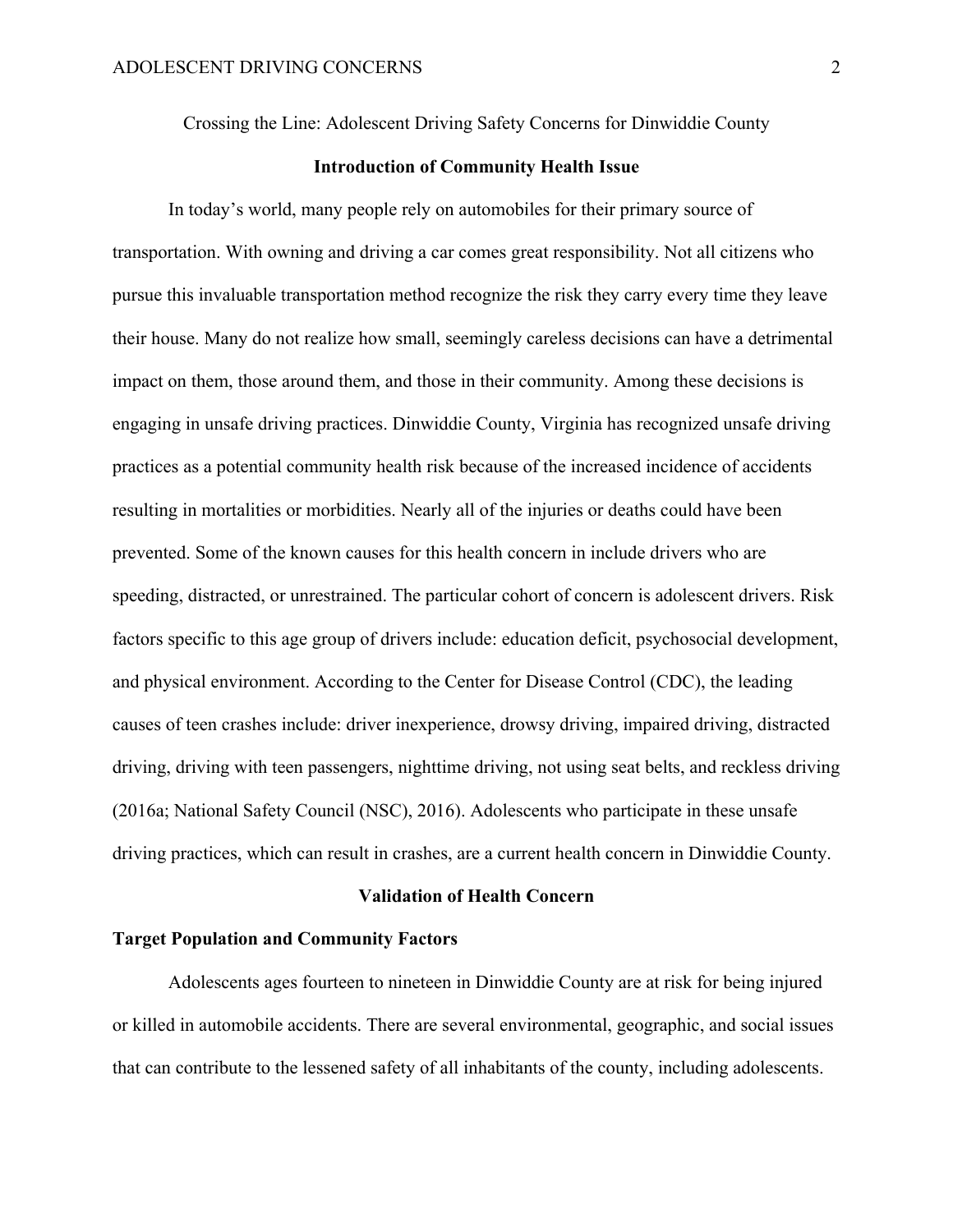Dinwiddie is a rural county and features many dirt roads or narrow paved road without lines defining one lane from the other. There is also a one-lane bridge and several other bridges that do not allow for the passage of two large vehicles at the same time. These mentioned road factors can all present as added challenges to driving in the county. There are no medical facilities in the county to treat injuries that could result from motor vehicle accidents (MVAs). Adolescents with minor injuries can be transported via EMS, but individuals with more serious injuries could face challenges in seeking care. Because of the heavily wooded areas in Dinwiddie, seriously injured people often have to be transported by ground to a place the Med-flight helicopter can land, further delaying hospital care. Some social concerns with adolescents and automobile safety are the number of adolescents driving older cars that have less safety factors. Older cars may or may not have airbags and do not have as high of a crash rating as newer model cars. However, these older-model cars may be the only automobiles adolescents can afford. Driving an older car with less safety features could lead to more severe or life-threatening injuries if in an accident.

#### **Relevant Demographics and Trends in the Community**

The rate of mortality and morbidity first seems low for adolescents involved in MVAs. As of 2013, there were 2,386 adolescents in Dinwiddie ages fourteen to nineteen (Virginia Atlas of Community Health (VACH), 2013). Of these 2,386, roughly 7%, or 175 adolescents, reported never or rarely wearing a seatbelt while driving or riding with others, which is a known contributor to mortality or morbidity (VACH, 2013). A Virginia Crash Report generated by Major Knott of the Dinwiddie Sheriff's Department reported that ninety-seven adolescents ages fifteen to nineteen were involved in reported car accidents during 2016 (Virginia State Police (VSP), 2016). Forty-six of these individuals sustained injuries in these accidents, and two of these individuals died as a result of their injuries (VSP, 2016). There was no police report data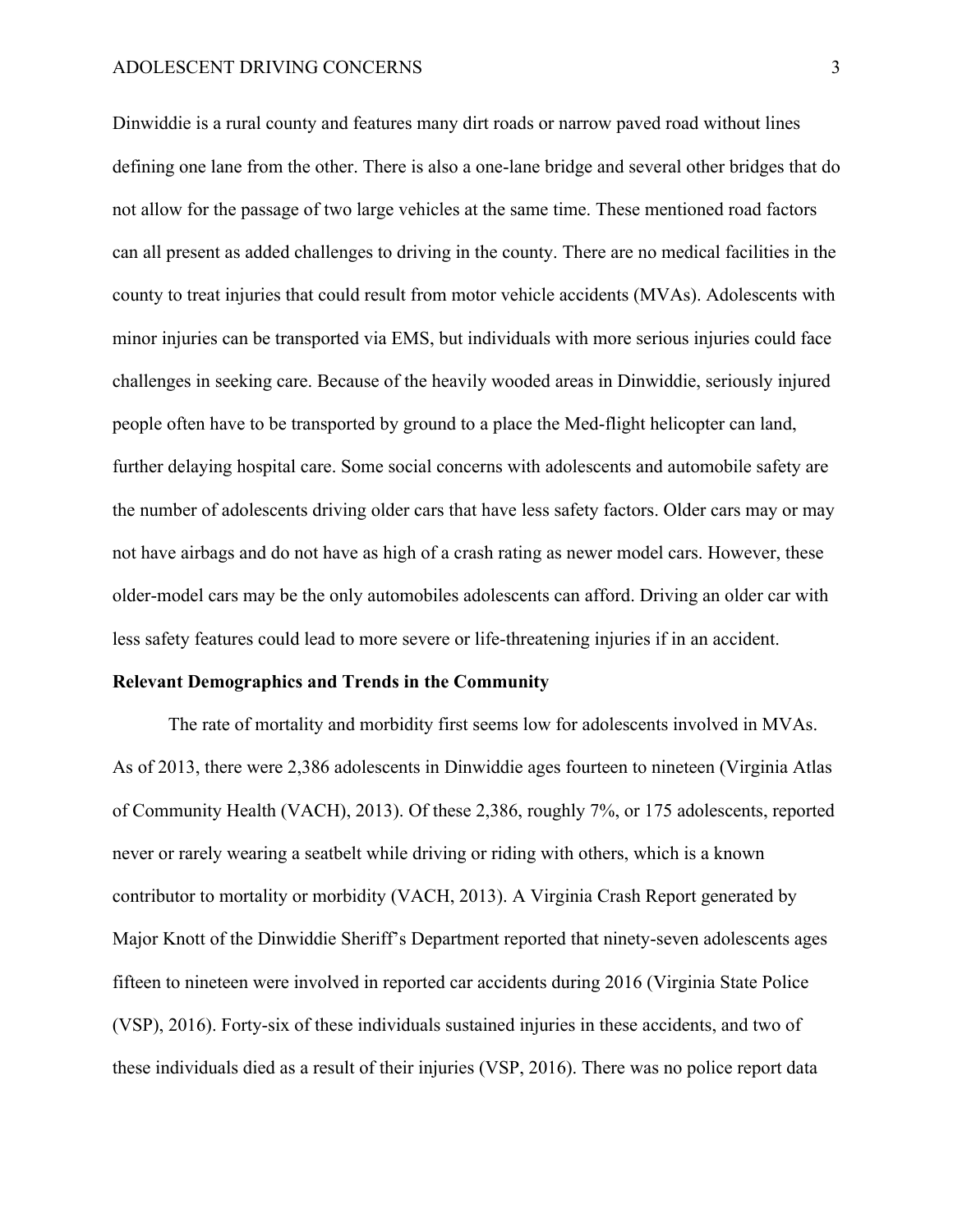generated for years prior to 2016. It is not reported if these individuals were restrained during the time of the accident or if speed was a factor, however, when looking at the crash statistics for the county at large, it is clear that both speed and safety restraint use play an important role in the outcome of the crash.

## **Comparison to State Data**

The concern for adolescent safe driving practices is not only a countywide concern, but also is a statewide concern. The population of adolescents aged fourteen to nineteen for Virginia in 2013 was 656,868 (VACH, 2013). In 2015, forty-eight were killed in MVAs, and 6,316 were injured Virginia Highway Safety Office (VHSO), 2015). There has been a decrease in fatalities and an increase in injuries since 2012. In 2012, sixty-two adolescents fourteen to nineteen were killed in MVAs and 6,256 were injured (VHSO, 2012). One explanation for increased injuries from 2012 could be because there are fewer fatalities, yet more adolescents are surviving MVAs with only injuries. When comparing this state data to Dinwiddie County, 1.93% of the adolescent population in Dinwiddie was injured in MVAs and 0.96% was injured statewide in Virginia. Less than 1% of the Dinwiddie adolescent population in 2016 was killed in MVAs (VSP, 2016). Dinwiddie's mortality rate is nearly equivalent to the state statistic in 2015, which also is less than 1% (VHSO, 2015). While statistics indicate less than 1% of the adolescent population was killed, adolescent mortality as a result of MVAs is a concern for the county and state and serves as the driving force for more preventive measures.

## **Potential Consequences of Unsafe Driving Practices**

#### **Physical, Psychosocial, and Economic Consequences**

Motor vehicle accidents resulting from unsafe driving practices can have many negative consequences. Physical consequences include life-threatening and non-life-threatening injuries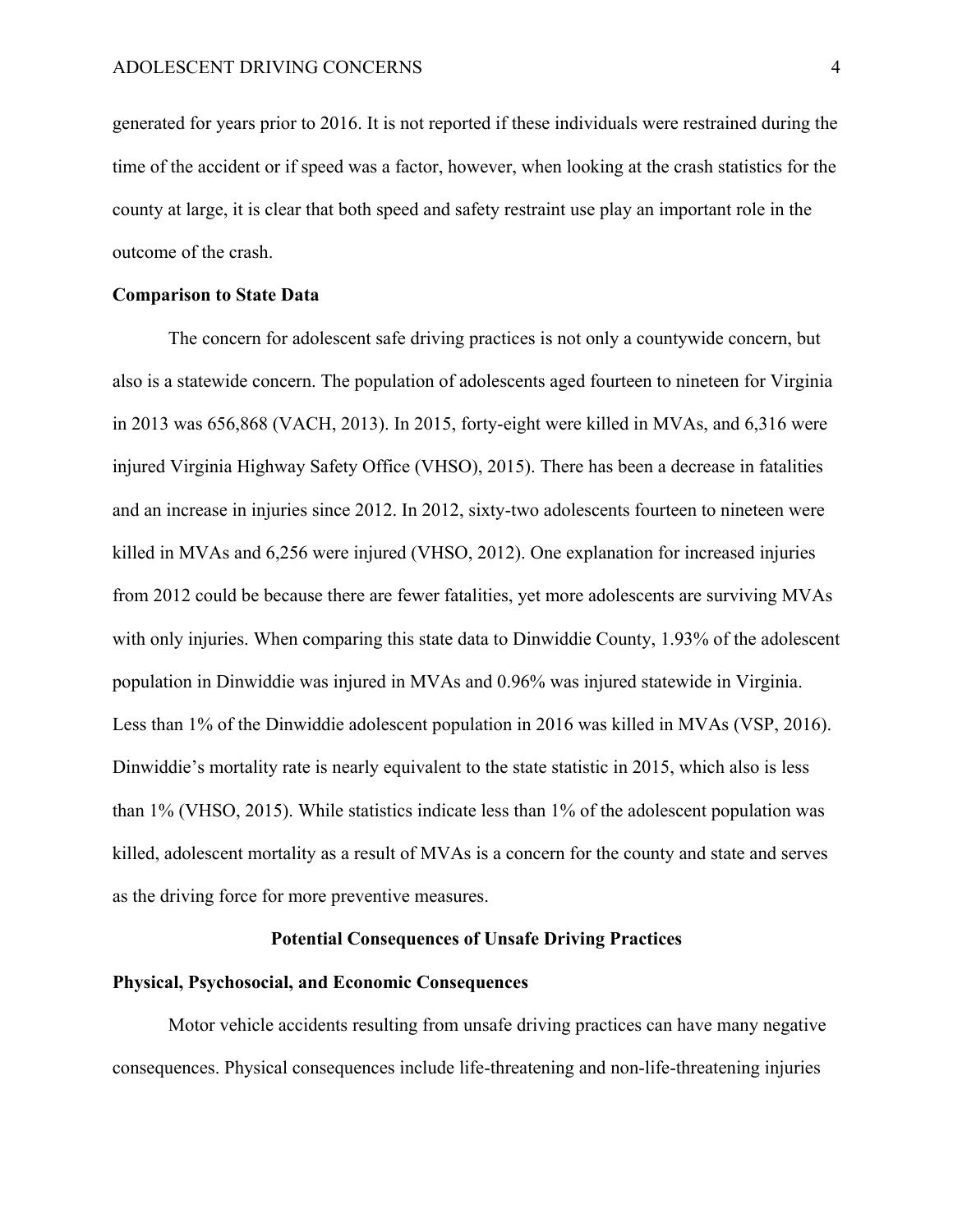of the maxillofacial, abdominal, upper extremities, lower extremities, spinal cord, internal, and brain regions (Blincoe, Miller, Zaloshnja, & Lawrence, 2015). People can also suffer from whiplash injuries, especially those involved in rear-end collisions (Blincoe et al., 2015). Ejection and lateral impact collisions present an increased risk for thoracic injury in adolescents, specifically injury to the thoracic aorta; death can result if treatment is not received immediately (Mayo, Hackworth, & Billmire, 2014). According to the CDC, MVAs are also the leading cause of traumatic brain injuries (TBIs) in Americans aged five to twenty-four years (2016b).

Being involved in a car accident can have a significant impact on the mental health of the individual. With every experience being unique, it is important to recognize the possible psychosocial challenges that could arise. Post-traumatic stress disorder (PTSD) is a common occurrence after a serious MVA (Beck & Coffey, 2007). These individuals can have intrusive flashbacks of the accident, or they could aim to avoid thoughts or situations that could relate to the accident. The individual may show reluctance to drive and can have recurring dreams about the accident. They may also experience detachment from others and display absent emotions. While other psychosocial consequences, such as mood disorders, can occur, PTSD is the most reported (Beck & Coffey, 2007). The psychological impact of MVAs, if not combated with cognitive behavioral therapy or psychotherapy, can significantly impact a person's quality of life and can result in a need for lifestyle changes. Dinwiddie County does not currently have mental health services offered to the community. This could present a problem for someone experiencing PTSD attempting to seek clinical mental health counseling. Individuals in the county will have to seek services outside of the county, as there are mental health services available within the region and state to address mental health concerns, including PTSD.

MVAs have a substantial economic impact. Economical data specifically for MVAs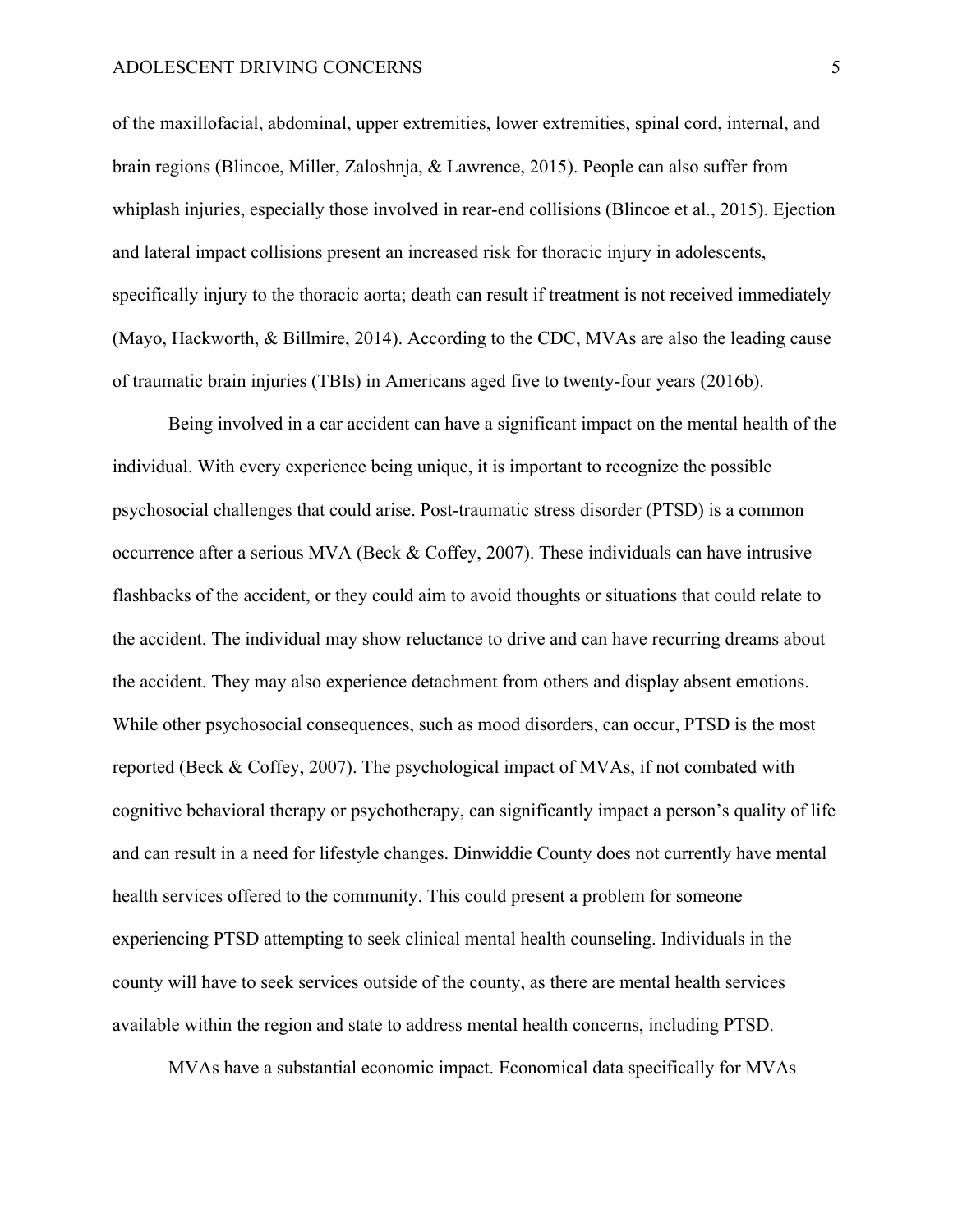caused by adolescents was unavailable, but state and national data was available for MVAs involving all age groups. In 2010 alone, Virginia spent an estimated \$4,998,000 on all motor vehicle crashes. Contributors to these costs include medical expenses, property damage, and automobile repair. The nationwide economic cost in 2010 was \$784,000,000 for all motor vehicle crashes (Beck & Coffey, 2007). The state and national data included only accidents reported to police, as it is important to remember some choose not to report accidents. The economic cost for MVAs in Dinwiddie County was unavailable. Because of the incidence rate of MVAs with adolescent involvement, accidents could present a significant addition to Dinwiddie County's expenses. This further supports the need for preventive education for this age group.

# **Long-Term and Short-Term Consequences**

MVAs have the ability to both end the life of or majorly impair an individual. There are some short-term, almost immediate consequences that can occur because of a MVA. Short-term consequences can include medical expenses, absence from school, loss of transportation vehicle, temporary discomfort, loss of consciousness, or minor injury (CDC, 2016b). Some of the shortterm consequences of accidents can eventually turn into long-term consequences. An example of this would be medical expenses—if the extent of the injury is more severe than initially suspected or a sudden infection or unplanned healthcare event occurs, the patient's hospital stay can be extended, increasing the cost of the event. Other long-term consequences, aside from death, can include complicated medical stays, gross deformities, traumatic brain injuries, organ damage, spinal cord injury, and whiplash injuries. Traumatic brain injuries (TBIs) can have longlasting effects on individuals. Effects include altered thinking or memory, movement, vision, or hearing. Individuals can also have permanent personality changes and may experience depression as a result of the brain changes that occur from a TBI. Short-term effects of TBIs can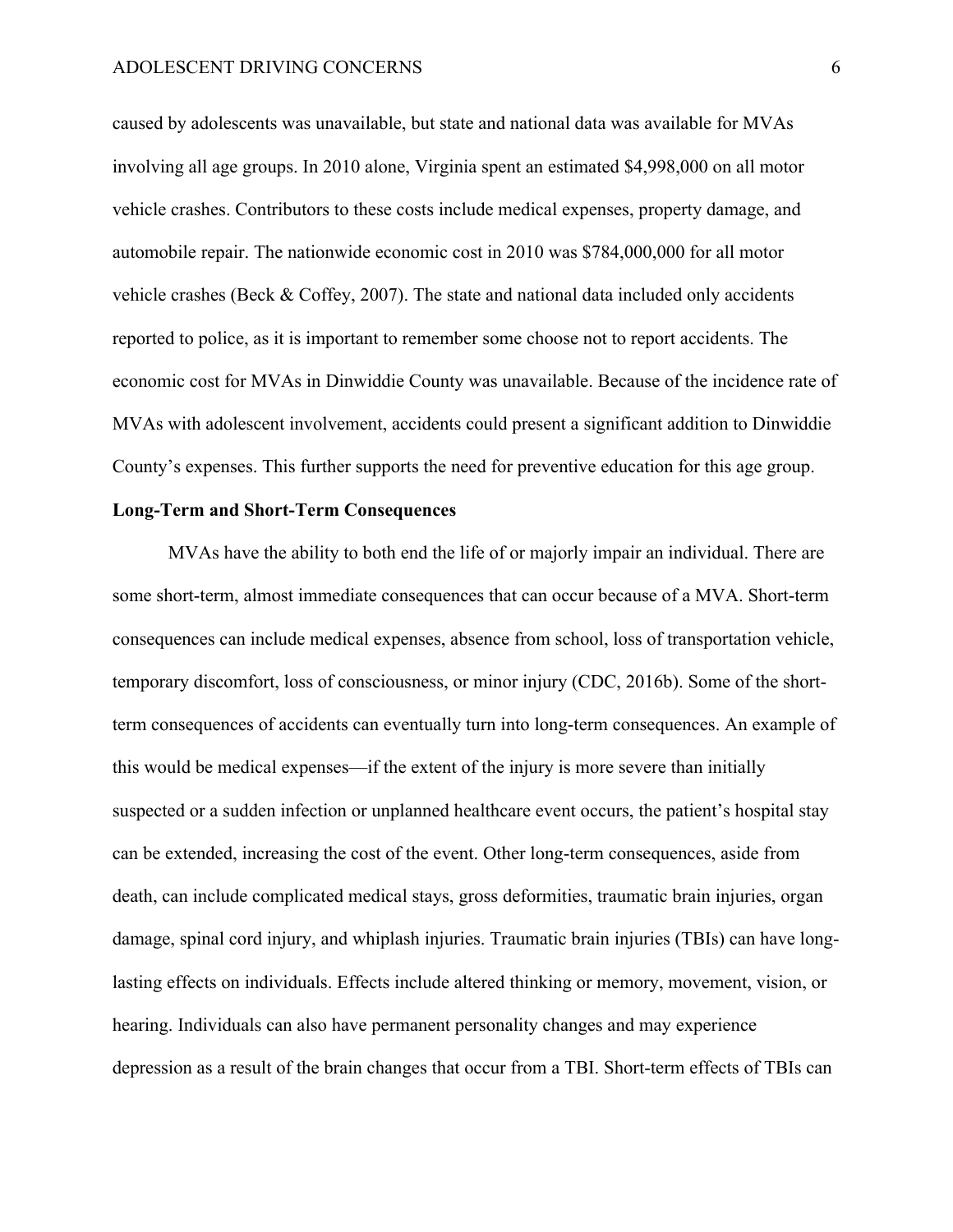include loss of consciousness, temporary amnesia, or altered mental status (CDC, 2016b). The community does not go unaffected. Aside from the financial costs, many community members rally together to mourn the loss of or support an injured teen. Some communities never completely heal from a traumatic accident involving the death of a teenager. Short-term and long-term consequences of motor vehicle accidents are concerning, especially in the high-risk driving adolescent population.

#### **Evidenced-Based Literature Recommendations**

## **Research Strategies and Recommended Services**

Several states have employed programs to help provide education to adolescents. In Maryland, the Center for Injury Prevention and Policy (CIPP) created a Distracted Driving Prevention Program (Adeola, Omorogbe, & Johnson, 2016). Students in this program learned about the local trauma center and were able to interact with several medical professionals while completing this program. The idea of this program is to increase knowledge of distracted and unsafe driving practices and influence teen driving behaviors (Adeola et al., 2016). The results of this study showed the ability to influence behavior positivity and teen knowledge of safe driving.

A similar program, Be In the Zone, was created by the Children's Hospital at Vanderbilt (Unni, Morrow, Shultz, & Tian, 2013). This program involved small groups of adolescents from a school in Nashville, Tennessee. They participated in a half-day hospital-based experience. The objectives for this program were to increase overall awareness of teen risky driving behaviors and promote safe driving behaviors. "Preliminary results from this pilot program suggest that a strategy of combining hospital-school partnerships with a peer-driven educational approach can be effective in reducing texting while driving among teenagers in the short-term" (Unni et al., 2013). Both the Maryland and Tennessee studies included healthcare workers, including nurses,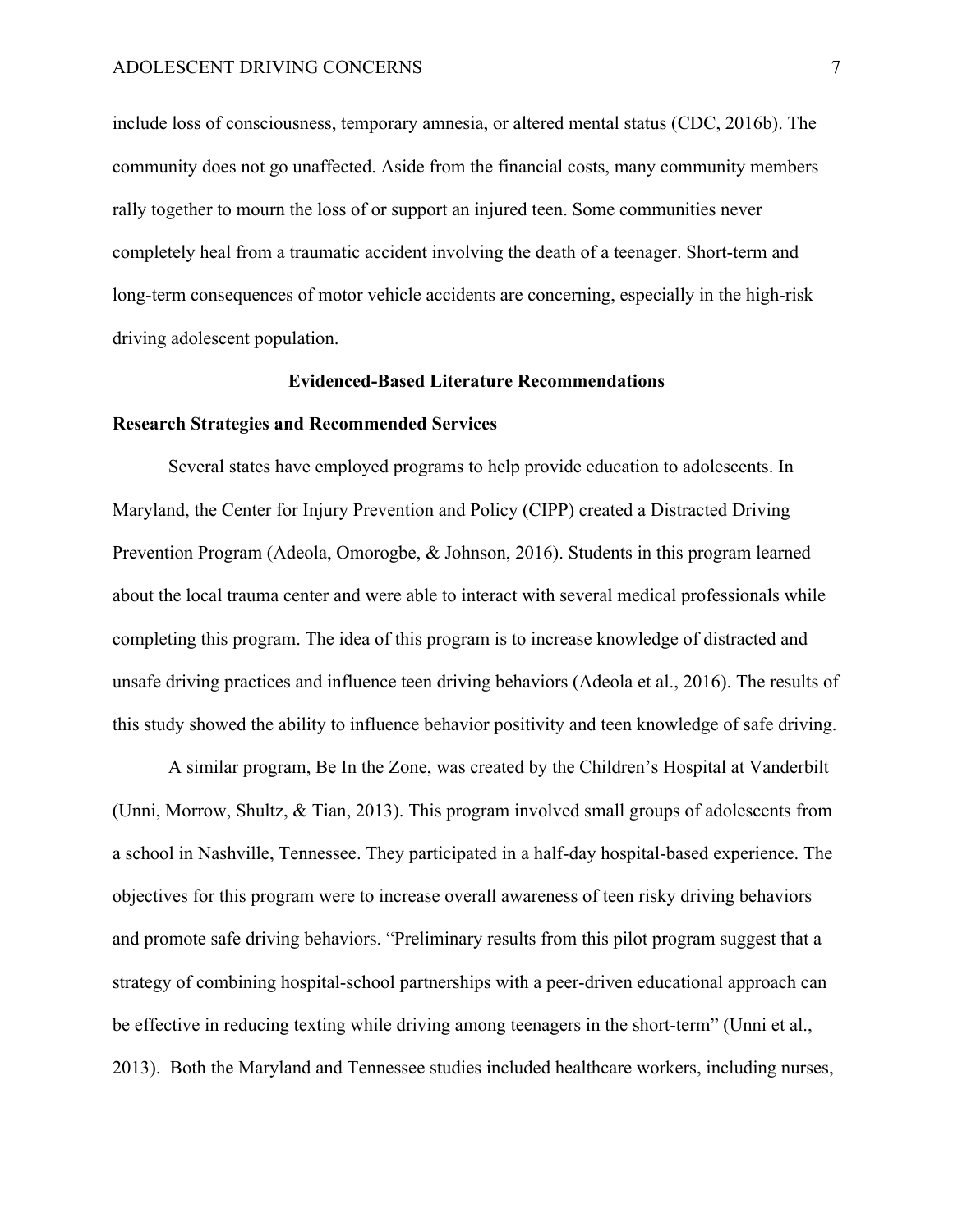to help teach the driver's educational programs in schools.

# **Prevention Strategies**

One of the greatest primary preventive strategies to reduce the number of adolescent accidents is eliminating distracted driving through education. Some of the distractions worth noting include visual, manual and cognitive distractions (Adeola et al., 2016). Providing education to young drivers in a formal school setting can serve as a method to preventing MVAs. School nurses, coaches, resources officers, and teachers can provide factual information to adolescents through Driver's Educational Courses to aid in the prevention of risky, unsafe driving practices (McDonald & Sommers, 2016). Graduate Driver Licensing (GDL) Laws have shown a reduction in teen driver crashes through primary prevention. While each state's requirements are different, each state does employ some form of these laws. Virginia has a threestep program including: A learner stage, an intermediate stage, and a full privilege minimum age stage. These statewide preventive laws enforce nighttime driving restrictions, required hours of supervised driving, and passenger restrictions. The implementation of these laws has resulted in a reduction of the number of teen driver crashes. Secondary prevention strategies include police using radar to detect and monitor speed, having seat belt traffic stops, and enforcing the texting and driving law to help screen and identify unsafe driving practices before they cause harm (Governors Highway Safety Association (GHSA), 2016).

#### **Evidence-Based Roles and Responsibilities of Nurses**

Nurses play a pivotal role in helping adolescents establish safe driving practices by understanding the consequences of safety decisions. Research conducted by Koestner (2013), indicated that the most influential people on adolescents' driving practices were their parents. Students were then asked to respond to a survey identifying their parents' behaviors while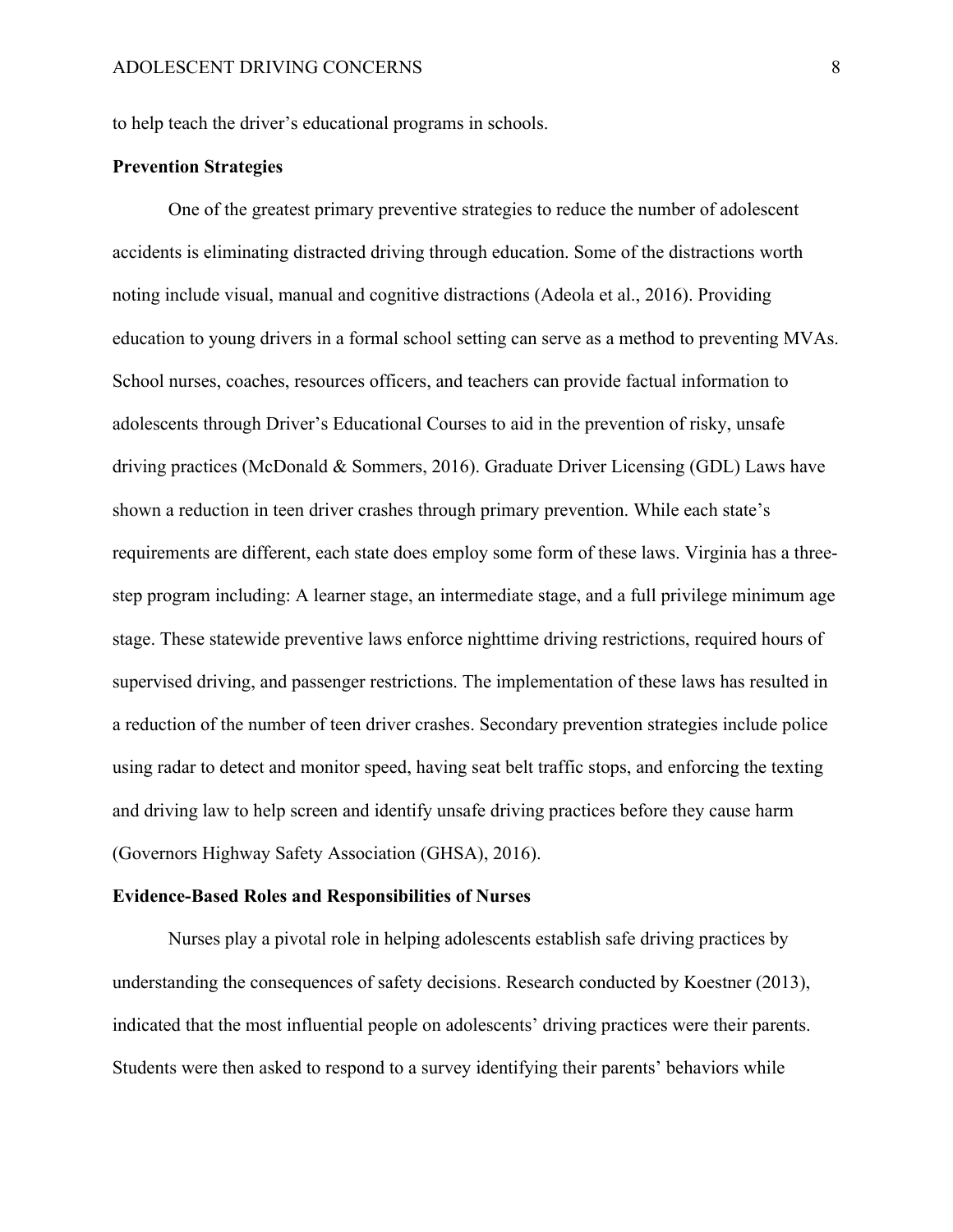driving. The results of this study support the published literature on the parents' ability to influence their adolescents' driving practices (Koestner, 2013). Knowing this information is crucial for nursing education techniques. Based on this information, nurses should inquire about the parent's safety practices and educate them if they are not practicing in the safest manner. The nurse should focus on the adolescent, but should also include the parent in the teaching, because adolescents look to their parents as role models for behavior. School nurses could also aim to include parents in teaching for school-based programs. For effective teaching, strong partnerships are needed between the nurse and parents, teachers, coaches, and parent-teacher organizations (Koestner, 2013). For maximum effectiveness, this teaching should be presented with a family-centered care approach (Kyle & Carmen, 2017).

The nurse should also recognize the strong presence of social media and technology in today's society. The school nurse and public health department nurse alike can use this as a way to educate the adolescents within the community. Koestner (2013) believes that Facebook may have value when posting injury-prevention messages, based on previous studies that have shown where adolescents receive and share most of their information. Facebook may allow the adolescent to place meaning and value on the importance and seriousness of the issue, because of their reliance on the site for information. The nurse can intercede with this form of learning by making sure that factual, reputable articles are featured on the high school's Facebook page as well as the county's page.

# **Assessment of Community**

## **Health Resources and Services in Community and Agencies Promoting Health Prevention**

Despite being a rural community, Dinwiddie County has several resources that can serve as assets to healthcare and prevention. The best primary prevention resource in the county is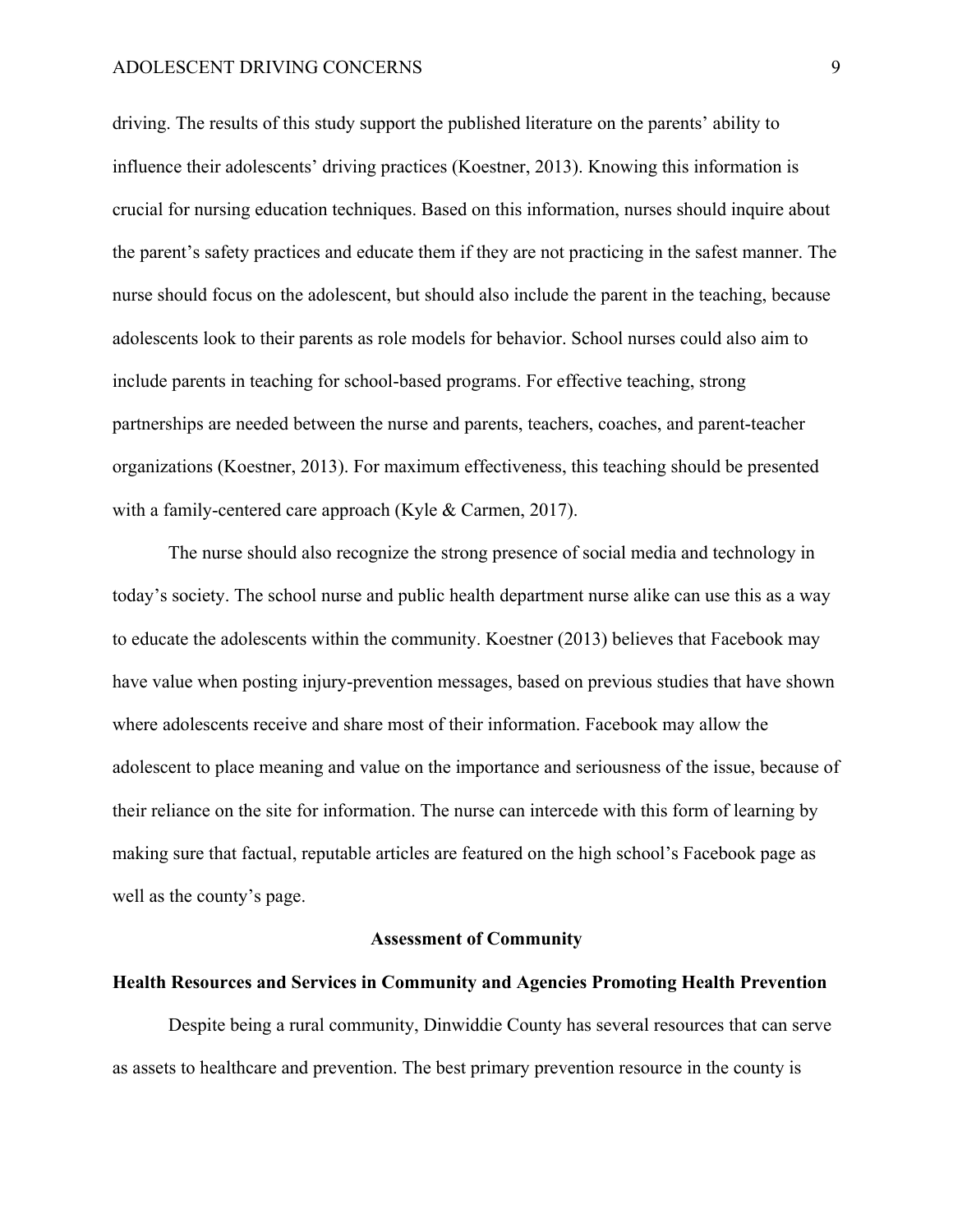Dinwiddie High School's Driver's Education Class. The Dinwiddie County Sherriff's Department aims to provide secondary health prevention by screening drivers with use of radar, traffic stops, and zero tolerance for unrestrained vehicle passengers. The Dinwiddie Health Department does not focus on traffic safety. There are safe driving pamphlets available in the lobby; however, the Health Department's website re-routes the user to the Virginia Department of Health to seek out additional health promotional materials. Other health resources in the community include the Dinwiddie Medical Center, Fire Department, and Emergency Medical Services (EMS). Southside Regional Medical Center (SRMC) serves as the closest hospital located twenty minutes from the centrally located high school, while Virginia Commonwealth University's Medical Center (VCU), a level one trauma hospital, is forty-five minutes from the high school. Minor injuries could be treated at SRMC with transportation via EMS, while immediate life-threatening injuries are flown via Med-Flight to VCU.

## **Professional Services Offered in the Community**

Dinwiddie County High School serves as the best primary prevention resource in the county, while the sheriff's office focuses more on secondary prevention. The curriculum taught at the high school has remained the same during Coach S. Wynn's sixteen years as a driver's education teacher, with the exception of this year (personal communication, March 8, 2017). The state of Virginia changed the curriculum guide this year and included an extra module. The curriculum also has a stronger focus on texting and driving. Currently, students have eighteen weeks of classroom instruction using this curriculum, along with seven hours on the driving range behind the wheel, and six hours on the road with a teacher. The students also have to get forty-five hours of parent-supervised driving experience that is documented in a signed driving log; fifteen of these hours must be completed at night (S. Wynn, personal communication, March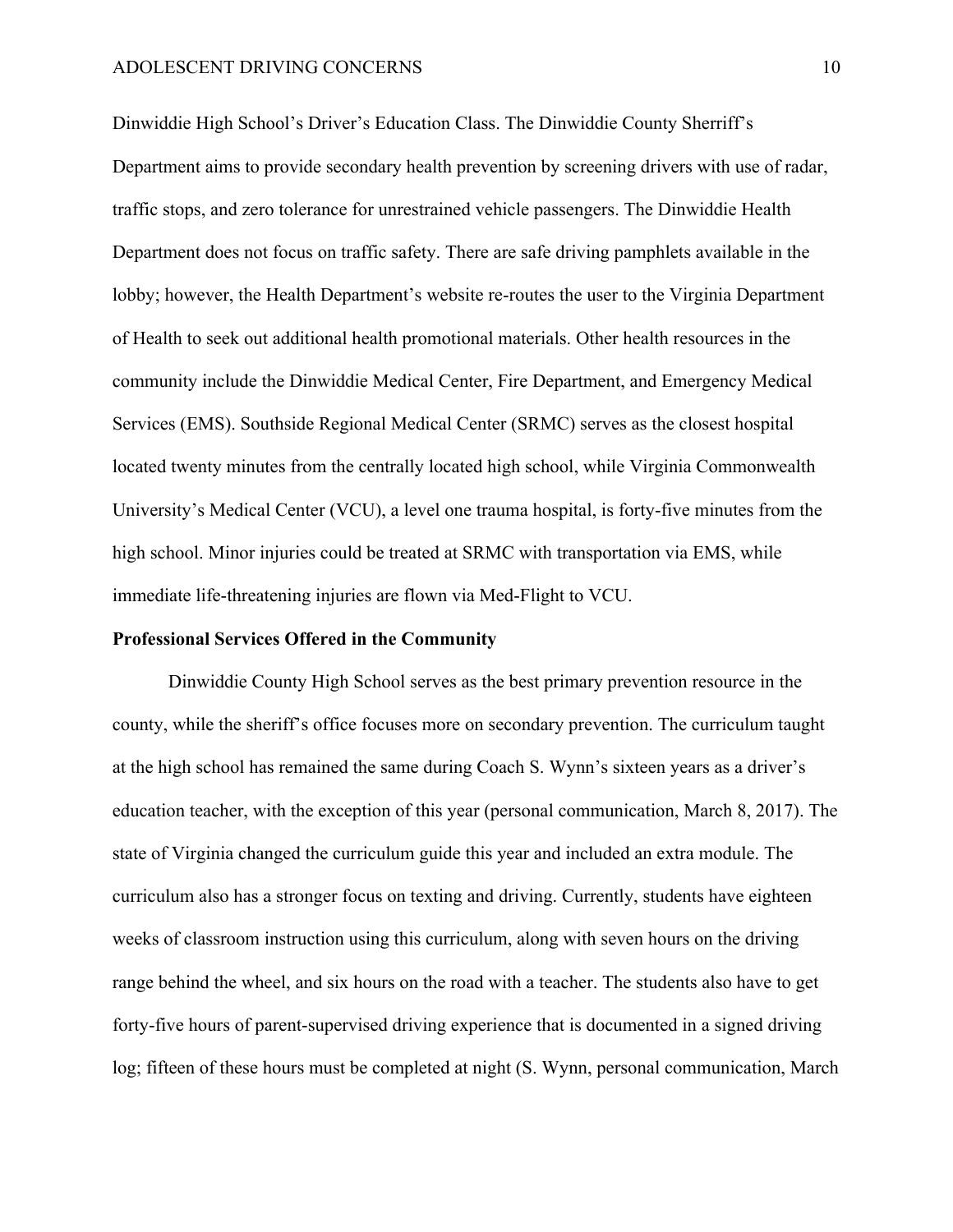8, 2017). If the student meets these requirements and pays a one hundred dollar fee, they are eligible to receive their driver's license. Coach Wynn (personal communication, March 8, 2017) reports that they show commercials on texting and driving as well as other safety promotion videos during the course that present information from victims and the victim's families. The veteran teacher reports that the curriculum is set up to make the student successful, but that success is ultimately up to the student (S. Wynn, personal communication, March 8, 2017).

The Dinwiddie County Sheriff's Office has taken initiative in promoting safe driving practices for the county as a whole. Major W. Knott (personal communication, January 25, 2017) of the county's sheriff's office confirms that seat belt usage, speeding, and distracted driving are the top three concerns for traffic safety in the county. The county receives grant funding for seatbelt enforcement efforts and completes surveys in the county to determine current seat belt usage. They complete these surveys as part of the national "Click It or Ticket It" campaign that is a safety promotion effort from the National Highway Transportation Safety Commission and the Department of Motor Vehicles (W. Knott, personal communication, January 25, 2017). The county has also recently increased their presence on roadways that have heavy traffic before and after school hours to deter speeding (C. Dooley, personal communication, March 10, 2017). Major Knott (personal communication, January 25, 2017) shared that he is aware of the problem in the county with speeding and distracted driving among the younger drivers, and in his twentyseven years of service, he has seen these unsafe driving practices injure or kill adolescents in the county. School resource officer, C. Dooley (personal communication, March 10, 2017), adds that he sees a direct correlation between accidents and distracted drivers. He also provides a presence in the driver's education classroom for several modules. The sheriff's department is currently promoting safe driving practices with traffic checks, radar usage, and public education.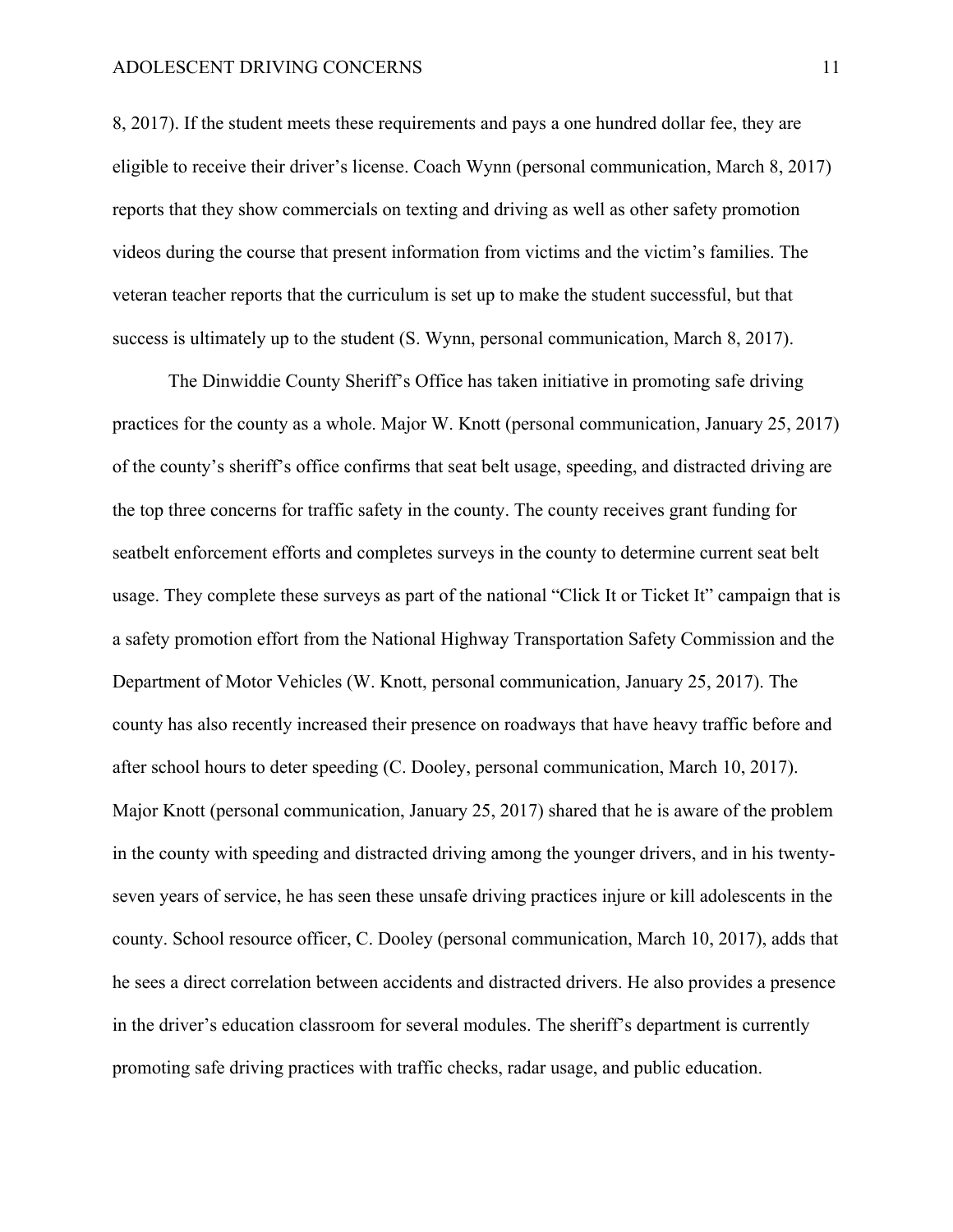## **Community Gaps in Nursing Care and Services**

Health department nurses and school nurses are currently not involved in primary or secondary prevention methods for adolescent safe driving practices in the county. Nurses can promote primary prevention by educating parents and utilizing social media to share information, as both have been proven methods of increasing adolescent compliance and awareness of safe driving practices. Nurses could speak to students in greater detail about the health risks associated with the safety decisions made behind the wheel. Dinwiddie High School (DHS) could partner with the neighboring hospital, SRMC, to create a program for students to allow them to speak with more medical professionals. As Coach Wynn mentioned, DHS could also have the range location closer to the school to eliminate wasted time spent walking. DHS could also have more of a variety of driver's education vehicles, as many people in Dinwiddie County drive trucks or other larger vehicles. These gaps in both nursing care and community services could help lessen the occurrence of adolescents in MVAs.

#### **Conclusion**

Adolescents participating in unsafe driving practices are a current concern for Dinwiddie County. This concern is evidenced by the mortality and morbidity rates in the county. Several factors contribute to the rate of adolescents being involved in accidents in the county, but many can be combatted with increased preventive education and partnerships with neighboring resources. Based on previous evidenced-based research, the inclusion of nurses in the Driver's Education program could serve as an asset to the curriculum. The school nurse is an invaluable resource that the high school does not currently utilize. The nurse should be involved in planning and implementing healthcare promotion. The occurrence of MVAs involving adolescent drivers is a preventable concern that merits further investigation and continued health promotion.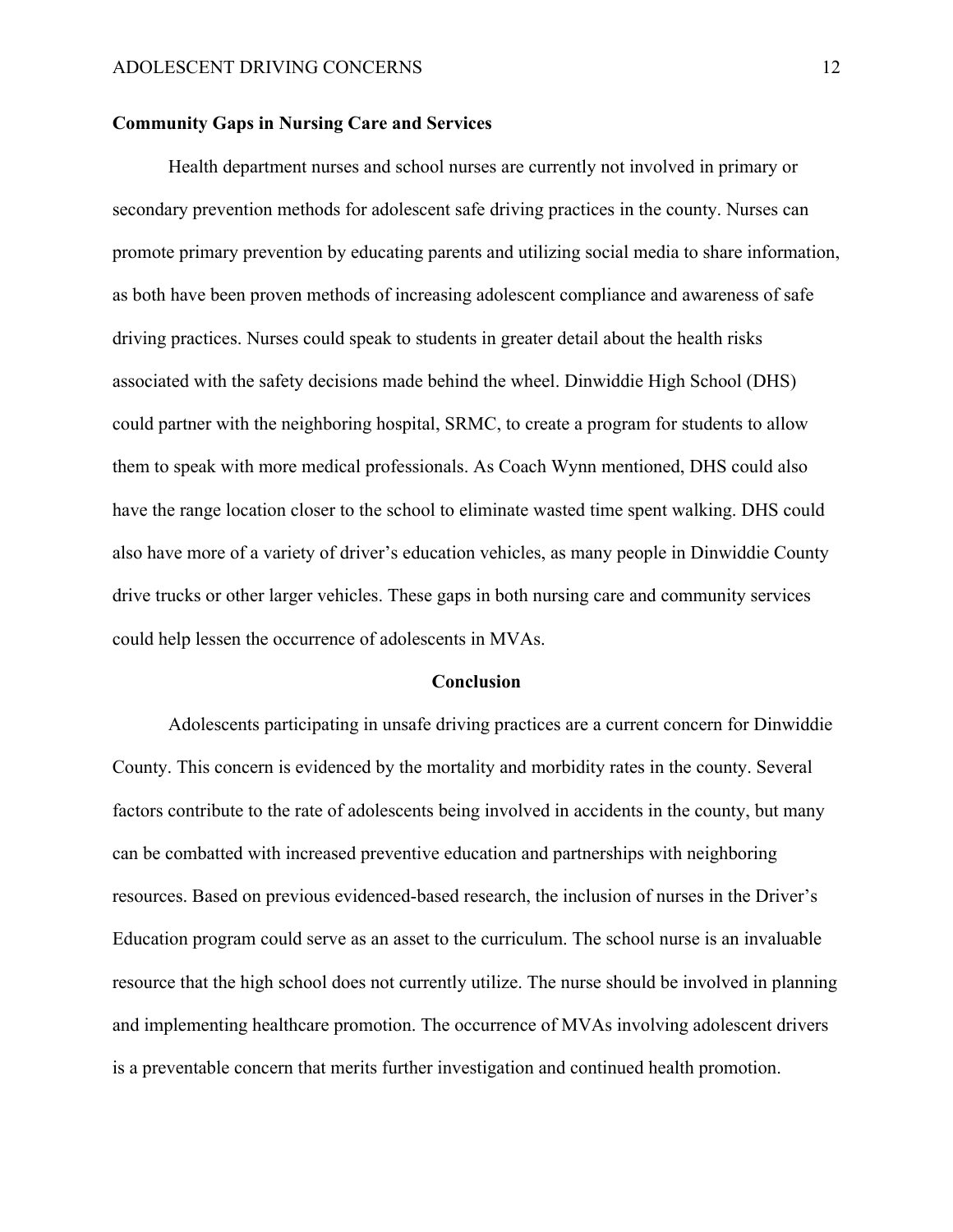### **References**

- Adeola, R., Omorogbe, A., & Johnson, A. (2016). Get the message: A teen distracted driving program. *Journal of Trauma Nursing, 23*(6), 312-320.
- Beck, J. & Coffey, S. (2007). Assessment and treatment of ptsd after a motor vehicle collision: Empirical findings and clinical observations. *NIH Public Access Author Manuscript, 38*(6), 629-639.
- Blincoe, L., Miller, T., Zaloshnja, E., & Lawrence, B. (2015). *The economic and societal impact of Motor vehicle crashes*, 2010 (Revised). Washington, DC: National Highway Traffic Safety Administration.
- Center for Disease Control. (2016a). Teen drivers: Get the facts. Retrieved from https://www.cdc.gov/motorvehiclesafety/teen\_drivers/teendrivers\_factsheet.html
- Center for Disease Control. (2016b). Traumatic brain injury & concussion. Retrieved from https://www.cdc.gov/traumaticbraininjury/get\_the\_facts.html
- Governors Highway Safety Association. (2016). Teen and novice drivers. Retrieved from http://www.ghsa.org/state-laws/issues/Teen-and-Novice-Drivers
- Koestner, A. (2012). Thinkfirst for teens: Finding an injury-prevention approach for teenagers. *Journal of Trauma Nursing, 19*(4), 227-231.
- Mayo, E., Hackworth, J., & Billmire, D. (2014). The complex management of a traumatic brain injury and aortic injury after a motor vehicle crash: A case report. *Journal of Trauma Nursing, 21*(1), 9-12.
- McDonald, C. & Sommers, M. (2016). "Good passengers and not good passengers:" Adolescent drivers' perceptions about inattention and peer passengers. *Journal of Pediatric Nursing, 31*(1), 375-382.